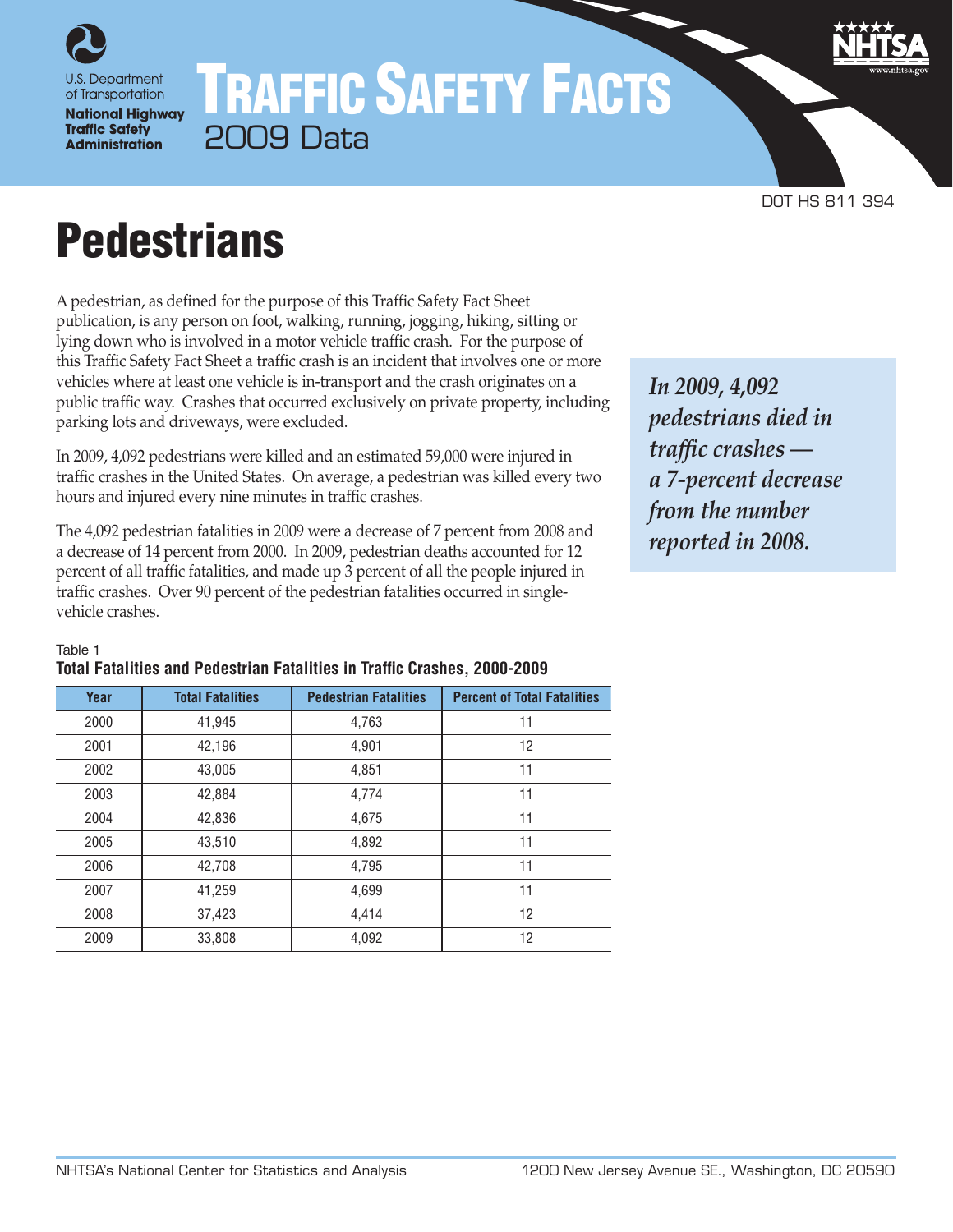Almost three-fourths (72%) of pedestrian fatalities occurred in an urban setting versus a rural setting. Similarly, three-fourths (76%) of pedestrian fatalities occurred at non-intersections versus at intersections. Almost 90 percent of pedestrian fatalities occurred during normal weather conditions, compared to rain, snow and fog. A majority of the pedestrian fatalities, almost 70 percent, occurred during the nighttime. Between 2008 and 2009 all these percentages stayed relatively level.

#### Table 2

*In 2009, pedestrian deaths accounted for 12 percent of all traffic fatalities in motor vehicle traffic crashes. Since 2000, the number of pedestrian fatalities has decreased by 14 percent.*

## **Percentage of Pedestrian Fatalities in Relation to Land Use, Non-Motorist Location, Weather and Time of Day**

|                           | <b>Percentage of Pedestrians Killed</b> |       |  |  |  |  |
|---------------------------|-----------------------------------------|-------|--|--|--|--|
| <b>Pedestrians Killed</b> | 2008                                    | 2009  |  |  |  |  |
|                           | <b>Land Use</b>                         |       |  |  |  |  |
| Rural                     | 28%                                     | 28%   |  |  |  |  |
| Urban                     | 72%                                     | 72%   |  |  |  |  |
|                           | <b>Non-Motorist Location</b>            |       |  |  |  |  |
| Intersection              | 24%                                     | 24%   |  |  |  |  |
| Non-Intersection          | 76%                                     | 76%   |  |  |  |  |
|                           | <b>Weather</b>                          |       |  |  |  |  |
| Normal                    | 89%                                     | 89%   |  |  |  |  |
| Rain                      | 8%                                      | 9%    |  |  |  |  |
| Snow                      | 1%                                      | $1\%$ |  |  |  |  |
| Fog                       | $1\%$                                   | $1\%$ |  |  |  |  |
|                           | <b>Time of Day</b>                      |       |  |  |  |  |
| Daytime                   | 30%                                     | 31%   |  |  |  |  |
| Nighttime                 | 70%                                     | 69%   |  |  |  |  |

## **Age**

Older pedestrians (age 65+) accounted for 19 percent (775) of all pedestrian fatalities and an estimated 8 percent (5,000) of all pedestrians injured in 2009.

In 2009, the fatality rate for older pedestrians (age 65+) was 1.96 per 100,000 population – higher than the rate for all the other ages.

In 2009, one-fifth (19%) of all children between the ages of 5 and 9 who were killed in traffic crashes were pedestrians. Children age 15 and younger accounted for 7 percent of the pedestrian fatalities in 2009 and 25 percent of all pedestrians injured in traffic crashes.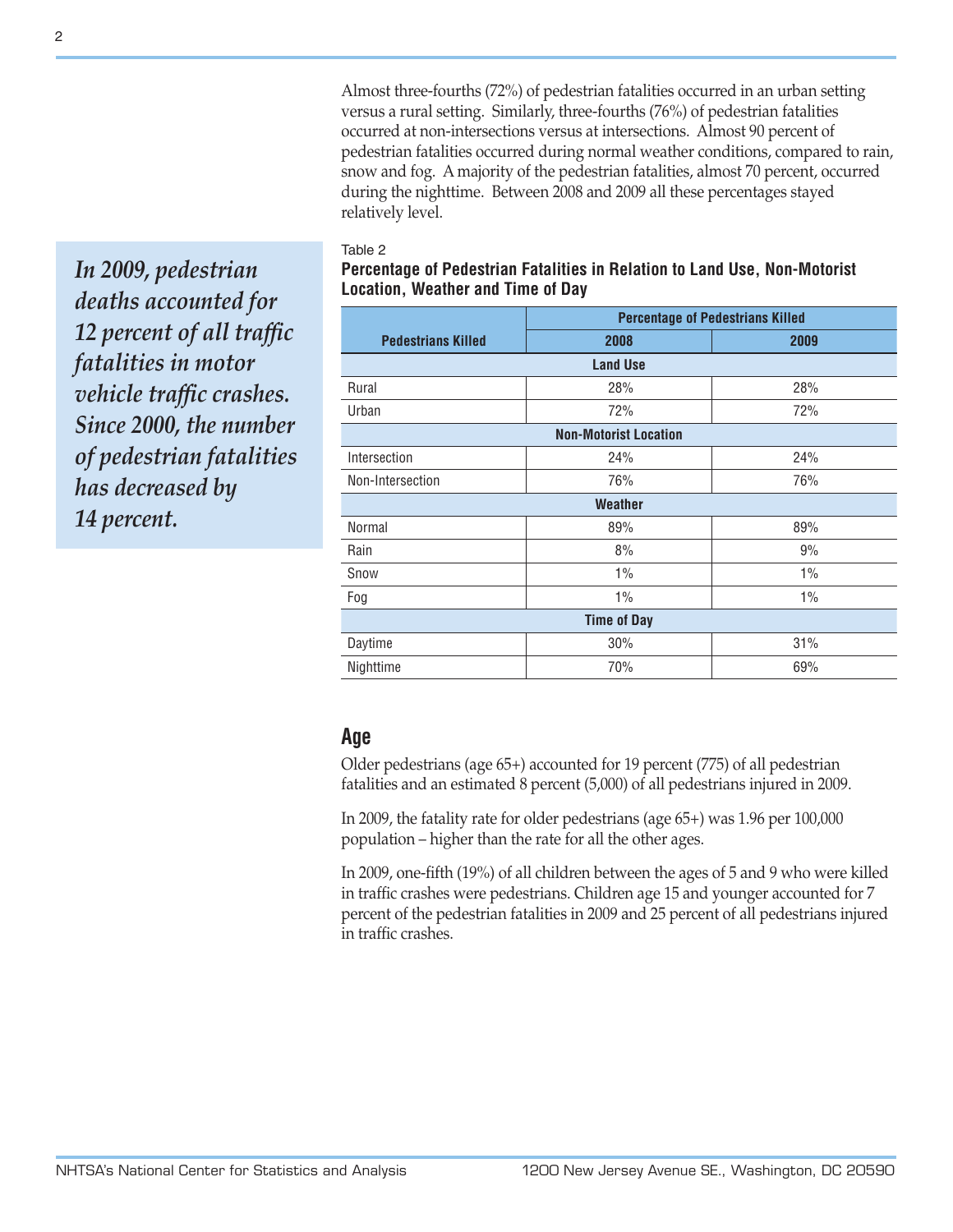#### Table 3

**Motor Vehicle Traffic Crash Fatalities and Injuries and Pedestrians Killed or Injured, by Age Group, 2009**

| <b>Age Group (Years)</b> | <b>Total Killed</b>  | <b>Pedestrians Killed</b>  | <b>Percentage of</b><br><b>Total Killed</b>  |
|--------------------------|----------------------|----------------------------|----------------------------------------------|
| $5$                      | 430                  | 93                         | 22                                           |
| $5 - 9$                  | 380                  | 72                         | 19                                           |
| $10 - 15$                | 728                  | 111                        | 15                                           |
| 16-20                    | 3,932                | 232                        | 6                                            |
| $21 - 24$                | 3,287                | 272                        | 8                                            |
| $25 - 29$                | 3,284                | 282                        | 9                                            |
| 30-34                    | 2,405                | 257                        | 11                                           |
| 35-39                    | 2,328                | 263                        | 11                                           |
| $40 - 44$                | 2,498                | 342                        | 14                                           |
| 45-49                    | 2,822                | 412                        | 15                                           |
| 50-54                    | 2,575                | 401                        | 16                                           |
| 55-59                    | 2,055                | 321                        | 16                                           |
| 60-64                    | 1,726                | 237                        | 14                                           |
| 65-69                    | 1,307                | 198                        | 15                                           |
| 70-74                    | 1,067                | 166                        | 16                                           |
| 75-79                    | 981                  | 146                        | 15                                           |
| $80+$                    | 1,929                | 265                        | 14                                           |
| Unknown                  | 74                   | 22                         | 30                                           |
| <b>Total</b>             | 33,808               | 4,092                      | 12                                           |
|                          |                      |                            |                                              |
| <b>Age Group (Years)</b> | <b>Total Injured</b> | <b>Pedestrians Injured</b> | <b>Percentage of</b><br><b>Total Injured</b> |
| $5$                      | 47,000               | 2,000                      | 4                                            |
| $5 - 9$                  | 60,000               | 5,000                      | 8                                            |
| $10 - 15$                | 96,000               | 8,000                      | 8                                            |
| 16-20                    | 313,000              | 6,000                      | $\overline{c}$                               |
| $21 - 24$                | 246,000              | 5,000                      | $\overline{2}$                               |
| $25 - 29$                | 234,000              | 5,000                      | $\overline{2}$                               |
| 30-34                    | 177,000              | 3,000                      | $\overline{2}$                               |
| 35-39                    | 161,000              | 3,000                      | $\overline{c}$                               |
| $40 - 44$                | 153,000              | 3,000                      | $\overline{2}$                               |
| 45-49                    | 171,000              | 4,000                      | 3                                            |
| 50-54                    | 158,000              | 4,000                      | $\overline{2}$                               |
| 55-59                    | 119,000              | 4,000                      | 3                                            |
| 60-64                    | 92,000               | 2,000                      | $\overline{2}$                               |
| 65-69                    | 65,000               | 2,000                      | 3                                            |
| 70-74                    | 46,000               | 1,000                      | $\,3$                                        |
| 75-79                    | 32,000               | 1,000                      | $\overline{4}$                               |
| $80+$                    | 44,000<br>2,217,000  | 1,000                      | $\,3$                                        |

*In 2009, one-fifth of the children between the ages of 5 and 9 killed in traffic crashes were pedestrians.*

# **Gender**

More than two-thirds (69%) of the pedestrians killed in 2009 were males. In 2009, the male pedestrian fatality rate per 100,000 population was 1.86 — more than double the rate for females (0.82 per 100,000 population). In 2009, the male pedestrian injury rate per 100,000 population was 21, compared with 18 for female.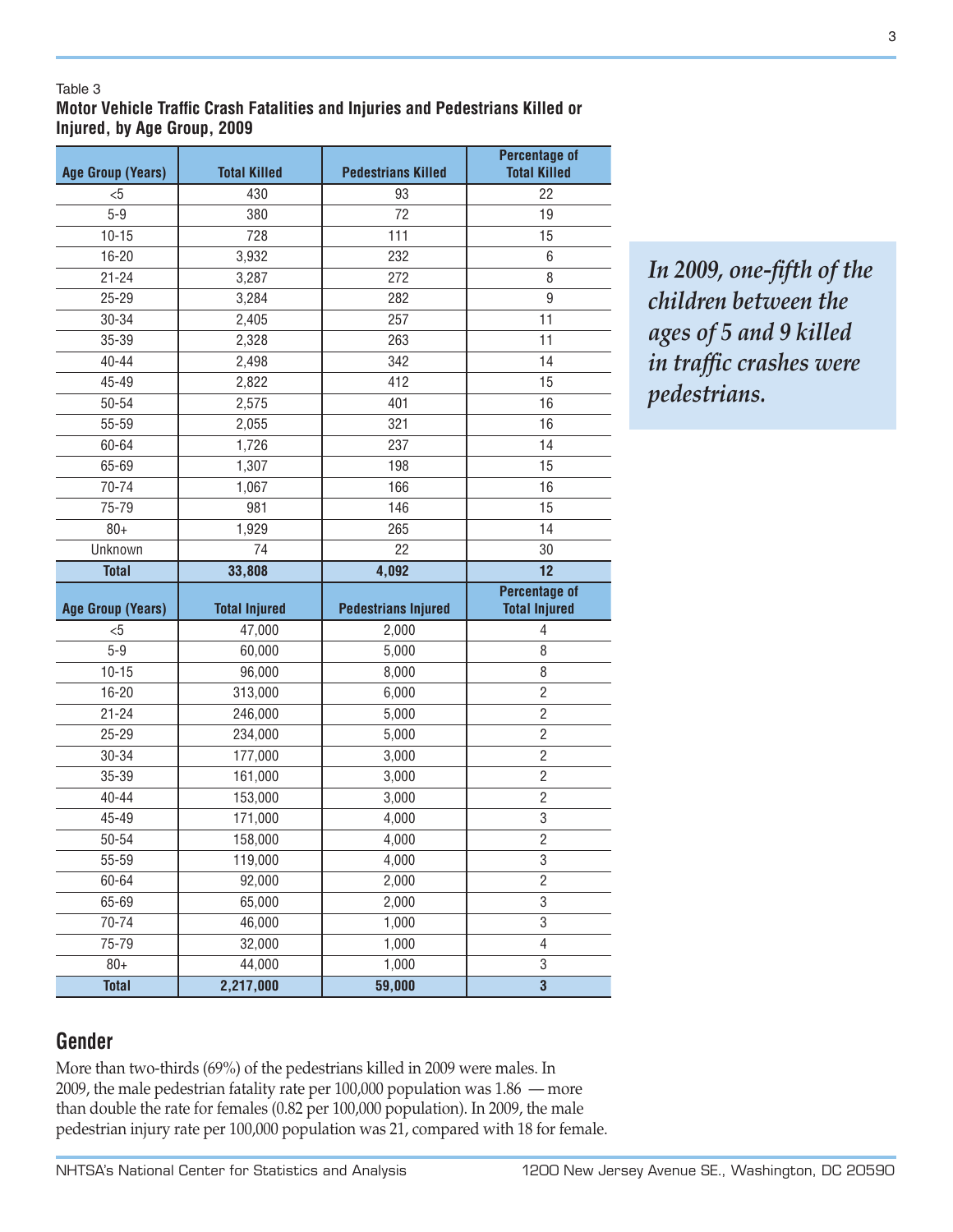### Table 4 **Pedestrians Killed and Injured and Fatality and Injury Rates by Age and Sex, 2009**

|                    |                 | <b>Male</b>       |                     |                | <b>Female</b>     |                 | <b>Total</b>   |                   |                     |
|--------------------|-----------------|-------------------|---------------------|----------------|-------------------|-----------------|----------------|-------------------|---------------------|
| Age                |                 | <b>Population</b> | <b>Fatality</b>     |                | <b>Population</b> | <b>Fatality</b> |                | <b>Population</b> | <b>Fatality</b>     |
| (Years)            | <b>Killed</b>   | (thousands)       | Rate*               | <b>Killed</b>  | (thousands)       | Rate*           | <b>Killed</b>  | (thousands)       | Rate*               |
| $5$                | 57              | 10,887            | 0.52                | 36             | 10,413            | 0.35            | 93             | 21,300            | 0.44                |
| $5 - 9$            | 47              | 10,536            | 0.45                | 25             | 10,074            | 0.25            | 72             | 20,610            | 0.35                |
| $10 - 15$          | 71              | 12,340            | 0.58                | 40             | 11,767            | 0.34            | 111            | 24,107            | 0.46                |
| $16 - 20$          | 165             | 11,166            | 1.48                | 67             | 10,578            | 0.63            | 232            | 21,744            | 1.07                |
| $21 - 24$          | 196             | 8,861             | 2.21                | 76             | 8,339             | 0.91            | 272            | 17,200            | 1.58                |
| 25-34              | 390             | 21,224            | 1.84                | 149            | 20,343            | 0.73            | 539            | 41,566            | 1.30                |
| $35 - 44$          | 424             | 20,857            | 2.03                | 181            | 20,673            | 0.88            | 605            | 41,530            | 1.46                |
| 45-54              | 582             | 21,973            | 2.65                | 231            | 22,619            | 1.02            | 813            | 44,592            | 1.82                |
| 55-64              | 395             | 16,782            | 2.35                | 163            | 18,005            | 0.91            | 558            | 34,787            | 1.60                |
| 65-74              | 227             | 9,593             | 2.37                | 137            | 11,199            | 1.22            | 364            | 20,792            | 1.75                |
| 75-84              | 181             | 5,447             | 3.32                | 120            | 7,700             | 1.56            | 301            | 13,148            | 2.29                |
| $85 +$             | 64              | 1,783             | 3.59                | 46             | 3,848             | 1.20            | 110            | 5,631             | 1.95                |
| Total <sup>1</sup> | 2,814           | 151,449           | 1.86                | 1,277          | 155,557           | 0.82            | 4,092          | 307,007           | 1.33                |
|                    |                 | <b>Male</b>       |                     | <b>Female</b>  |                   |                 | <b>Total</b>   |                   |                     |
| Age                |                 | <b>Population</b> |                     |                | <b>Population</b> | <b>Injury</b>   |                | <b>Population</b> |                     |
| (Years)            | <b>Injured</b>  | (thousands)       | <b>Injury Rate*</b> | <b>Injured</b> | (thousands)       | Rate*           | <b>Injured</b> | (thousands)       | <b>Injury Rate*</b> |
| $5$                | 1,000           | 10,887            | 12                  | 1,000          | 10,413            | 7               | 2,000          | 21,300            | 9                   |
| $5 - 9$            | 3,000           | 10,536            | 27                  | 2,000          | 10,074            | 19              | 5,000          | 20,610            | 23                  |
| $10 - 15$          | 4,000           | 12,340            | 33                  | 4,000          | 11,767            | 32              | 8,000          | 24,107            | 33                  |
| $16 - 20$          | 3,000           | 11,166            | 28                  | 3,000          | 10,578            | 26              | 6,000          | 21,744            | 27                  |
| $21 - 24$          | 3,000           | 8,861             | 33                  | 2,000          | 8,339             | 22              | 5,000          | 17,200            | 28                  |
| 25-34              | 4,000           | 21,224            | 18                  | 5,000          | 20,343            | 22              | 8,000          | 41,566            | 20                  |
| $35 - 44$          | 4,000           | 20,857            | 18                  | 2,000          | 20,673            | 9               | 6,000          | 41,530            | 14                  |
| 45-54              | 4,000           | 21,973            | 18                  | 4,000          | 22,619            | 19              | 8,000          | 44,592            | 18                  |
| 55-64              | 3,000           | 16,782            | 16                  | 3,000          | 18,005            | 15              | 5,000          | 34,787            | 16                  |
| 65-74              | 2,000           | 9,593             | 19                  | 1,000          | 11,199            | 12              | 3,000          | 20,792            | 15                  |
| 75-84              | 1,000           | 5,447             | 16                  | 1,000          | 7,700             | 16              | 2,000          | 13,148            | 16                  |
| $85 +$             | $\star$ $\star$ | 1,783             | $\star \star$       | $\star\star$   | 3,848             | $\star$ $\star$ | 1,000          | 5,631             | 11                  |
| <b>Total</b>       | 31,000          | 151,449           | 21                  | 27,000         | 155,557           | 18              | 59,000         | 307,007           | 19                  |

\* Rate per 100,000 population

\*\* Less than 500 injured, injury rate not shown

1 Total killed includes 22 of unknown age.

**Source:** Fatalities—Fatality Analysis Reporting System, NHTSA. Injured—General Estimates System, NHTSA. Population—Bureau of the Census.

*Forty percent of all young (under 16) pedestrian fatalities occurred between 3 and 7 p.m.*

# **Time of Day and Day of Week**

Thirty-six percent of the 354 young (under age 16) pedestrian fatalities occurred in crashes between 3 p.m. and 7 p.m.

Nearly one-half (48%) of all pedestrian fatalities occurred on Friday, Saturday, and Sunday (16%, 17%, and 15%, respectively).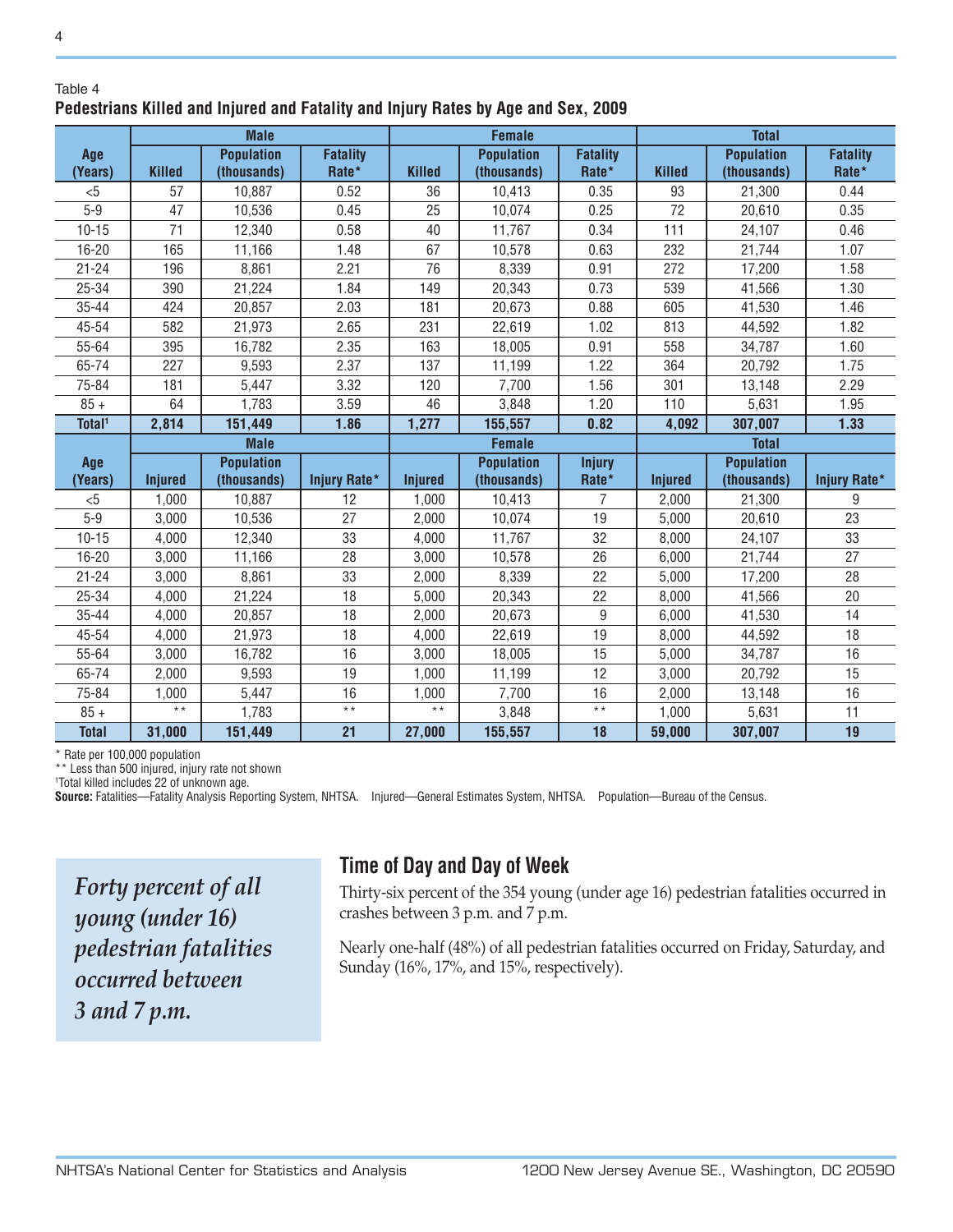## Figure 1 **Pedestrian Fatalities by Time of Day and Day of Week, 2009**



# **Alcohol Involvement**

Alcohol involvement — either for the driver or for the pedestrian — was reported in 48 percent of the traffic crashes that resulted in pedestrian fatalities. Of the pedestrians involved, 35 percent had a blood alcohol concentration (BAC) of .08 grams per deciliter  $(g/dL)$  or higher. Of the drivers involved in fatal crashes, only 13 percent had a BAC of .08 g/dL or higher, less than two-thirds the rate for the pedestrians. In 6 percent of the crashes, both the driver and the pedestrian had a BAC of .08 g/dL or higher.

## Table 5

## **Alcohol Involvement in Crashes That Resulted in Pedestrian Fatalities, 2009**

|                                                          | <b>No Driver</b><br><b>Alcohol</b><br><b>Involvement</b> |     |     | <b>Driver Alcohol</b><br>Involvement.<br>$BAC = .01 - .07$ | <b>Driver Alcohol</b><br>Involvement.<br>$BAC=.08+$ |     | <b>Total</b> |      |
|----------------------------------------------------------|----------------------------------------------------------|-----|-----|------------------------------------------------------------|-----------------------------------------------------|-----|--------------|------|
| No Pedestrian<br>Alcohol<br>Involvement                  | 2,098                                                    | 52% | 95  | 2%                                                         | 278                                                 | 7%  | 2,471        | 61%  |
| <b>Pedestrian Alcohol</b><br>Involvement.<br>BAC .01-.07 | 123                                                      | 3%  | 7   | 0%                                                         | 30                                                  | 1%  | 160          | 4%   |
| <b>Pedestrian Alcohol</b><br>Involvement.<br>$BAC=.08+$  | 1,085                                                    | 27% | 86  | 2%                                                         | 237                                                 | 6%  | 1,408        | 35%  |
| <b>Total</b>                                             | 3,306                                                    | 82% | 188 | 5%                                                         | 545                                                 | 13% | 4,039        | 100% |

**Note:** The alcohol levels in this table are determined using the alcohol levels of the pedestrians killed and the involved drivers (killed and other)

*Alcohol involvement either for the driver or the pedestrian—was reported in 48 percent of all pedestrian fatalities.*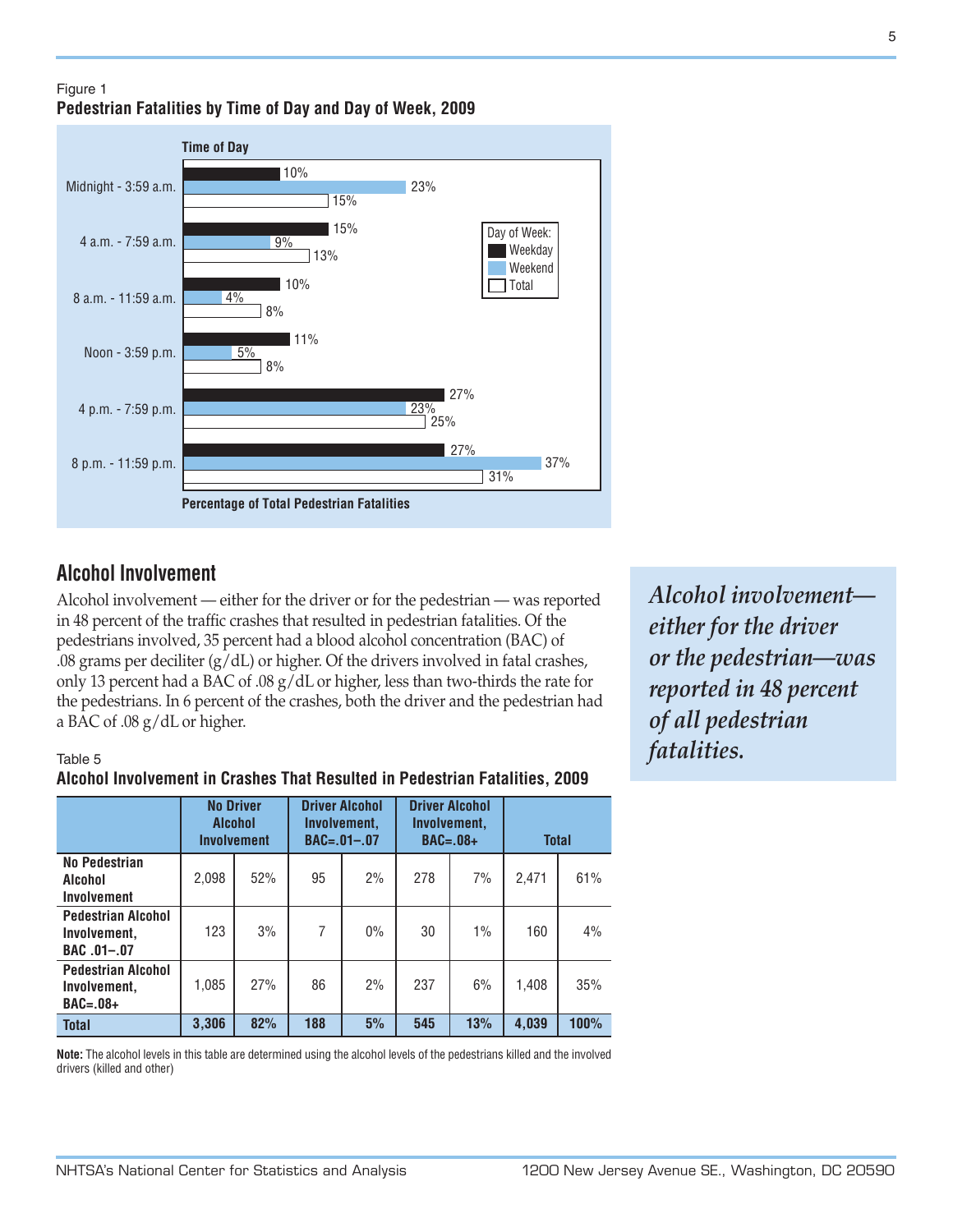#### Table 6 **Alcohol Involvement for Pedestrians Killed in Fatal Crashes by Age, 2000 and 2009**

|                | 2000                                  |                         |                               |                        |                        |                                       |                         | 2009                          |                        |                        |
|----------------|---------------------------------------|-------------------------|-------------------------------|------------------------|------------------------|---------------------------------------|-------------------------|-------------------------------|------------------------|------------------------|
| Age<br>(Years) | <b>Number of</b><br><b>Fatalities</b> | $%$ With<br>$BAC = .00$ | $%$ With<br>$BAC = .01 - .07$ | $%$ With<br>$BAC=.08+$ | $%$ With<br>$BAC=.01+$ | <b>Number of</b><br><b>Fatalities</b> | $%$ With<br>$BAC = .00$ | $%$ With<br>$BAC = .01 - .07$ | $%$ With<br>$BAC=.08+$ | $%$ With<br>$BAC=.01+$ |
| 16-20          | 263                                   | 69                      | 6                             | 25                     | 31                     | 232                                   | 70                      | 6                             | 24                     | 30                     |
| $21 - 24$      | 227                                   | 46                      | 6                             | 48                     | 54                     | 272                                   | 46                      | 5                             | 49                     | 54                     |
| 25-34          | 616                                   | 42                      | 5                             | 53                     | 58                     | 539                                   | 45                      | 6                             | 49                     | 55                     |
| $35 - 44$      | 881                                   | 42                      | 6                             | 52                     | 58                     | 605                                   | 44                      | 4                             | 52                     | 56                     |
| 45-54          | 739                                   | 50                      | 5                             | 45                     | 50                     | 813                                   | 48                      | 4                             | 48                     | 52                     |
| 55-64          | 470                                   | 66                      | 4                             | 29                     | 34                     | 558                                   | 65                      | 4                             | 31                     | 35                     |
| 65-74          | 399                                   | 79                      | 5                             | 15                     | 21                     | 364                                   | 83                      | 3                             | 13                     | 17                     |
| 75-84          | 431                                   | 90                      | 3                             |                        | 10                     | 301                                   | 91                      | 3                             | 6                      | 9                      |
| $85 +$         | 166                                   | 93                      | 2                             | 5                      |                        | 110                                   | 94                      | $\Omega$                      | 5                      | 6                      |
| Total*         | 4,192                                 | 58                      | 5                             | 37                     | 42                     | 3.794                                 | 59                      | 4                             | 37                     | 41                     |

\*Excludes pedestrians under 16 years old and pedestrians of unknown age.

# **Important Safety Reminders**

- <sup>n</sup> Drivers are required to yield the right-of-way to pedestrians crossing streets in marked or unmarked crosswalks in most situations. They need to be especially careful at intersections where the failure to yield right-of-way often occurs when drivers are turning onto another street and a pedestrian is in their path.
- <sup>n</sup> When possible, cross the street at a designated crosswalk. Always stop and look left, right, and left again before crossing. If a parked vehicle is blocking the view of the street, stop at the edge line of the vehicle and look around it before entering the street.
- <sup>n</sup> Increase visibility at night by carrying a flashlight when walking and by wearing retro-reflective clothing that helps to highlight body movements.
- <sup>n</sup> It is much safer to walk on a sidewalk, but if you must walk in the street, walk facing traffic.

## **For more information:**

Information on traffic fatalities is available from the National Center for Statistics and Analysis (NCSA), NVS-424, 1200 New Jersey Avenue SE., Washington, DC 20590. NCSA can be contacted at 800-934-8517 or via the follow-ing e-mail address: ncsaweb@dot.gov. General information on highway traffic safety can be accessed by Internet users at www.nhtsa.gov/NCSA. To report a safety-related problem or to inquire about motor vehicle safety information, contact the Vehicle Safety Hotline at 888-327-4236.

Other fact sheets available from the National Center for Statistics and Analysis are *Alcohol-Impaired Driving, Bicyclists and Other Cyclists, Children, Large Trucks, Motorcycles, Occupant Protection, Older Population, Overview, Passenger Vehicles, Race and Ethnicity, Rural/Urban Comparisons, School Transportation-Related Crashes, Speeding, State Alcohol Estimates, State Traffic Data,* and *Young Drivers.* Detailed data on motor vehicle traffic crashes are published annually in *Traffic Safety Facts: A Compilation of Motor Vehicle Crash Data from the Fatality Analysis Reporting System and the General Estimates System.* The fact sheets and annual Traffic Safety Facts report can be accessed online at www-nrd.nhtsa.dot.gov/CATS/index.aspx.